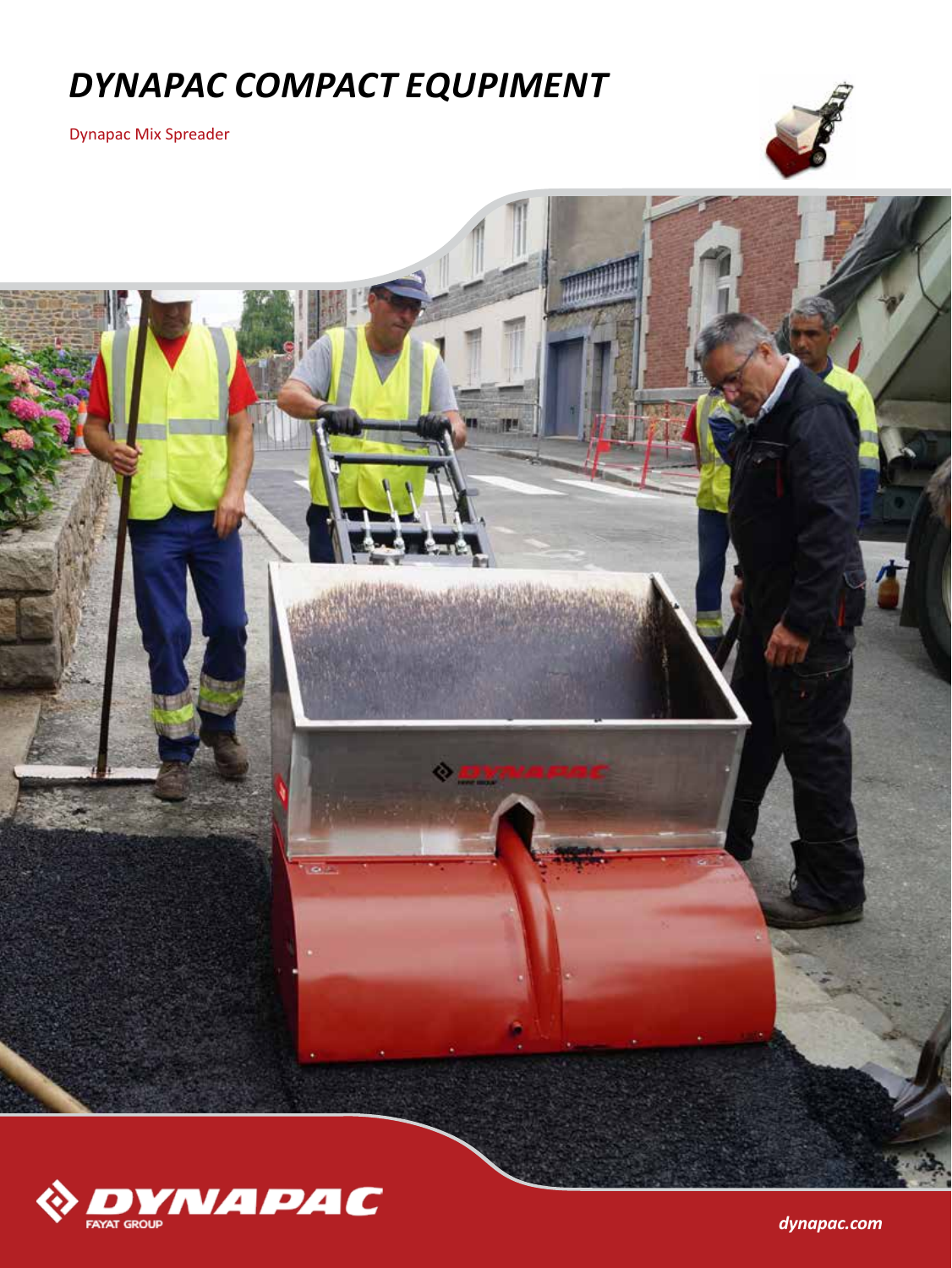**THE DYNAPAC COMPACT EQUIPMENT RANGE** compliments our larger compaction & paving equipment to get the job done in relatively confined spaces. Dynapac S100 is a self-propelled mix spreader best suited for use in relatively small and tight spaces. It helps you deliver consistent results by allowing precise height and material flow adjustment. You will experience a new level of operating comfort thanks to the swivel castor wheels and all the controls that are located at the fingertip.

# **S100 YNADA** Dynapac S100 is a self-propelled mix spreader best suited for use in relatively small and tight spaces.

## **Spread them all**

**Hot mix asphalt Aggregates Base course**

### **First Class Comfort**

Built with operator comfort as one of the prime focus, the Dynapac S100 addresses one of the main challenges – Muscular Skeletal Disorder. Self-propelled with front and reverse drive controls at the control handle makes it easy for the operator to move to the material from point to point. The swivel castor wheels are specially built for making those quick moves and adjustment in tight spaces.

Thus, the operator focusses on getting the job done rather than struggling to move the heavy mix around physically.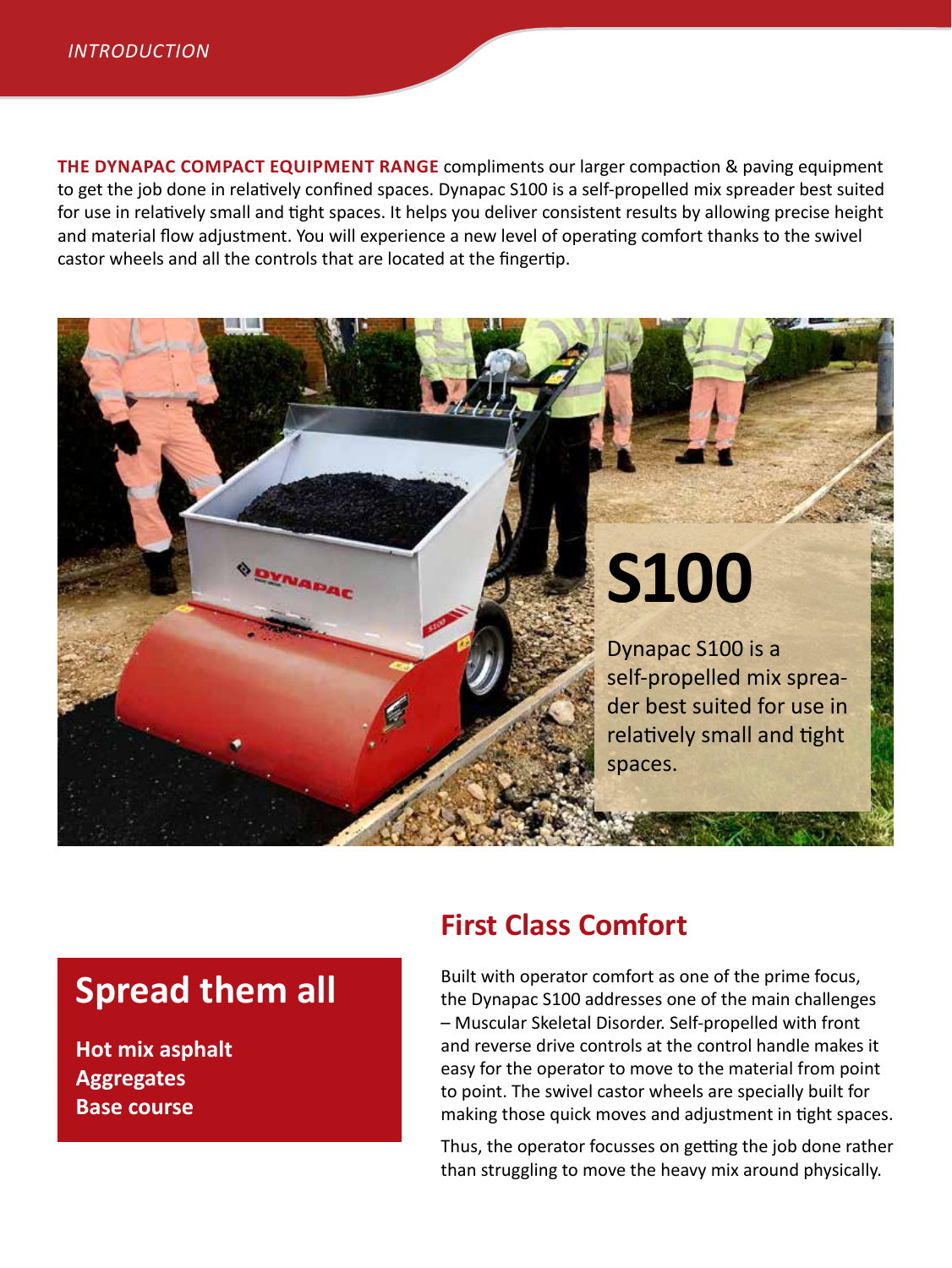- **• 1 meter working width**
- **• Powered by Honda engine**
- **• Hydraulic height adjustment**
- **• 150 liters hopper capacity**
- **• Hydrostatic drive**
- **• Two drive and a castor wheel**



#### **Consistent & Smooth Results Quick & Easy**

A screed with three step flow regulation allows you to control the amount of material laid out. The screed is heated up using the energy from the engine exhaust that keeps the mix warm.

In order to adjust the height of the mat precisely, the S100 features two hydraulic cylinders. These cylinders can be controlled independently from the handle and is used to regulate the height of the mat.

The S100 is powered by a Honda engine. Being self-propelled you can quickly and easily move it from point to point.

The compact size of the equipment makes it easy to work in tight spaces. Quick maneuvers are made possible by the swiveling castor wheels and being light in weight, it can be easily transported around.